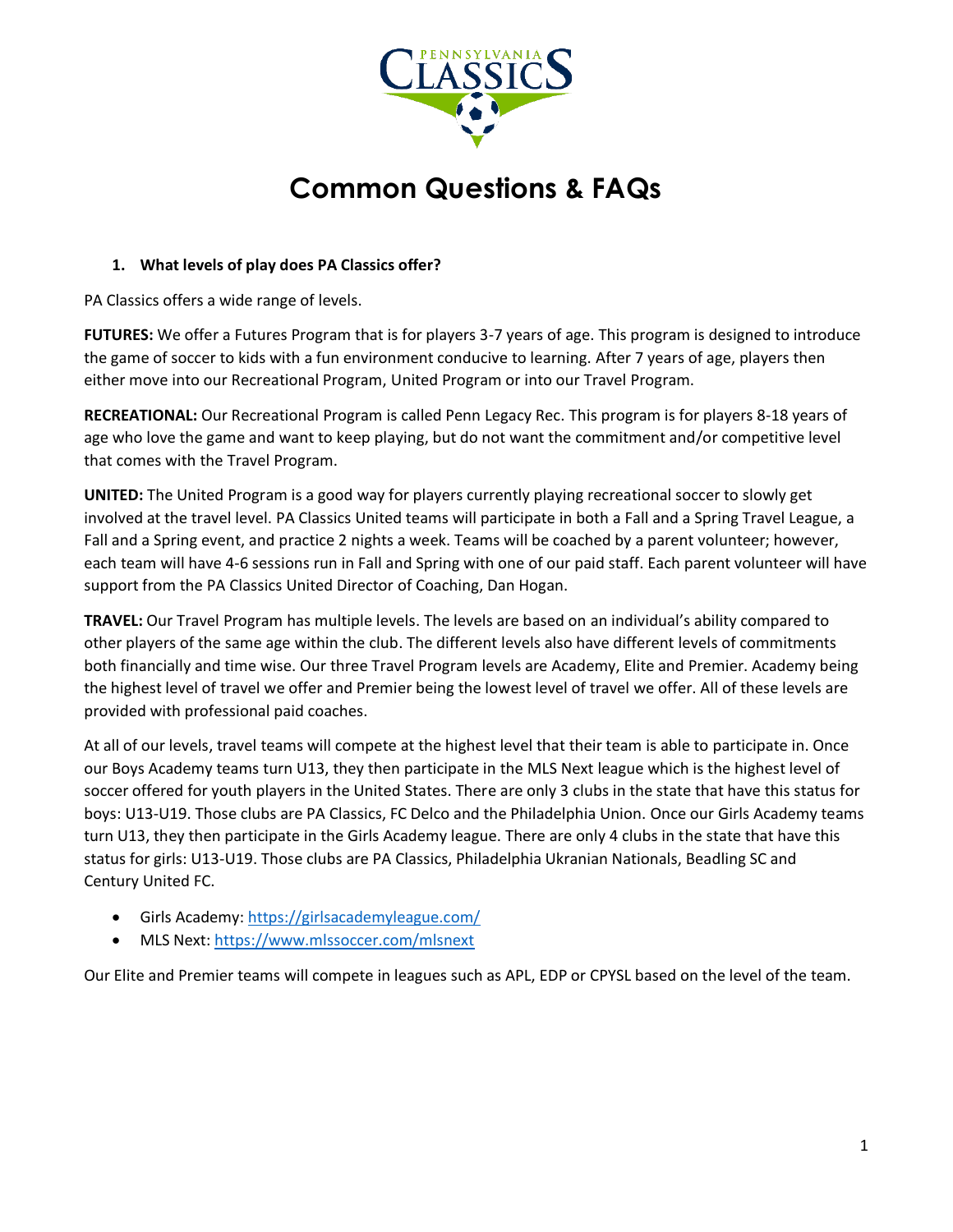# **2. How many tournaments will we participate in?**

The number of tournaments is based on the level of team and the age group. U9s and U10s will go to 6 events. U11 Academy and U11-U15 Elite teams will do 7 events. U16-U18 Elite teams will do 8 events. The focus at the U16 and older age group is on college exposure, so that is why they will do more events then the other ages. U19 will do 6 events. They do less since at the U19 age since most of the players have already made their decisions on colleges, etc. U11 – U18 Premier teams will do 5 tournaments.

U13 and older Academy teams do not do the same number of events as the Elite and Premier teams. The Academy teams will do less events because their league games are year-round starting at U13.

# **3. How far away are most tournaments?**

One of the benefits that PA Classics has been able to bring to Central PA is our ability to host many events. This allows our PA Classics teams and other clubs in Central PA to attend quality tournaments at our complex which will save on travel costs. Depending on your age group, you can expect to attend 3-4 events at our fields. Depending on your age group, that leaves 2-4 events that would be outside of Lancaster County. Typical events would be in Harrisburg, Philadelphia, Maryland or New Jersey. The U16-U18 age group may do 2-3 events that require hotel stays in New Jersey or Virginia. These events are attended to try and gain college exposure for players. The information above is just general guidelines as to what to expect. Specific questions can be asked of your coach before you commit to a particular team.

#### **4. Is my child allowed to play middle school and high school soccer?**

Elite, Premier and Girls Academy team players are allowed to play middle school and high school soccer. During the middle school ages, you will also have club ball during your middle school season, so you would just need to communicate with your coach on certain conflicts you may have due to the middle school season. There is no programming during the high school season for Elite and Premier teams, so players are able to concentrate on high school ball during the Fall and then begin PA Classics immediately after the high school season.

Boys Academy players U13 and older are not allowed to play middle school or high school soccer. These are the rules of the MLS Next league. These are not PA Classics rules, but we do follow the rules handed down from MLS Next.

#### **5. Is my child allowed to play other sports in high school or middle school?**

Yes, Elite and Premier team players are allowed to play other sports. Each family needs to consider whether they are putting too much on their child's plate, but we do not have a rule against doing other sports. You will need to communicate with your PA Classics coach as to what your conflicts are and what your coach's expectations are; but with good communication, it is possible to play other sports. U13 and older Academy players are allowed to play winter sports since this is a bit of a down time for the Academy teams. U13 and older academy players are not allowed to play Spring sports. There simply is not enough time to do both.